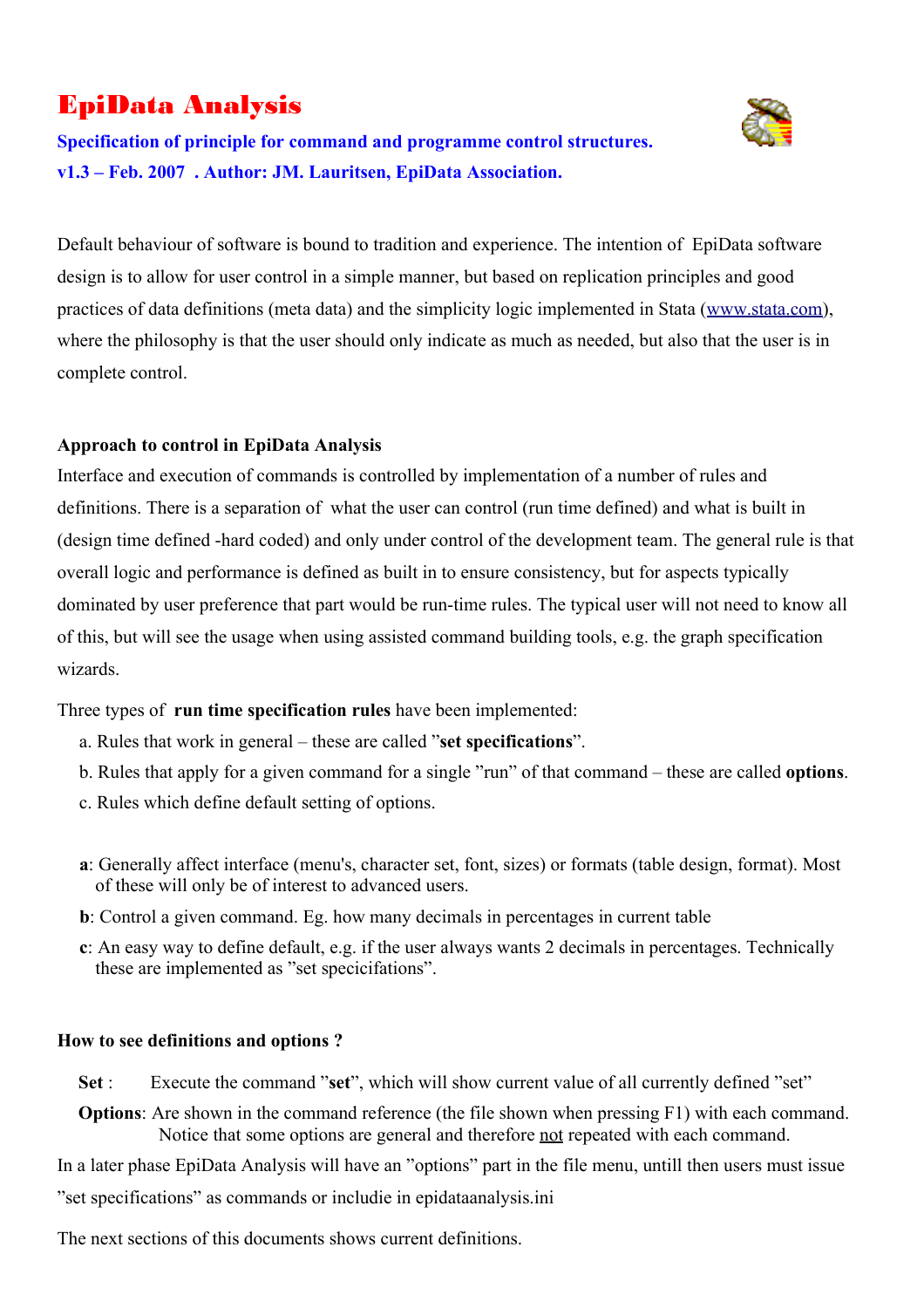### **Set Specification commands.**

All must be used as :  $\text{set} \leq \text{specification from table below} > \text{ = value}$ e.g.: set display command history=off

|                                                                                                                                                                                                                                                                                       |                                                                                            | notes                                                                                                                                                                                                         |  |
|---------------------------------------------------------------------------------------------------------------------------------------------------------------------------------------------------------------------------------------------------------------------------------------|--------------------------------------------------------------------------------------------|---------------------------------------------------------------------------------------------------------------------------------------------------------------------------------------------------------------|--|
| <b>Interface control</b><br>DISPLAY COMMAND HISTORY<br>DISPLAY COMMAND PROMPT<br>DISPLAY COMMANDTREE                                                                                                                                                                                  | <b>Values</b><br>on off<br>on off<br>on off                                                | Depending on setting the user can specify<br>which of the interface elements should be<br>open.                                                                                                               |  |
| <b>DISPLAY DATABROWSER</b><br>DISPLAY MAINMENU<br><b>DISPLAY TOOLBAR</b><br><b>DISPLAY VARIABLES</b>                                                                                                                                                                                  | on off<br>on off<br>on off<br>on off                                                       |                                                                                                                                                                                                               |  |
| DISPLAY WORKTOOLBAR<br><b>LANGUAGE</b><br><b>EDITOR PRINT INFO</b><br>PRINT PREVIEW CM                                                                                                                                                                                                | on off<br>various<br>on off<br>on off                                                      | language of menu's, help files tc.<br>add date, time when printing from editor<br>work in centimeter (on) or inch(off)                                                                                        |  |
| Interface font size and type:<br><b>VIEWER FONT CHARSET</b><br><b>VIEWER FONT NAME</b><br><b>VIEWER FONT SIZE</b>                                                                                                                                                                     | (examples)<br>ISO-8859-1<br>Verdana, Times<br>10                                           | Alfabeth type etc., e.g. for Chinese:<br>SET viewer font charget = "gb2312"<br>set viewer font name="Arial Unicode MS"                                                                                        |  |
| <b>WINDOW FONT SIZE</b><br><b>EDITOR FONT SIZE</b><br><b>STYLE SHEET</b><br><b>STYLE SHEET EXTERNAL</b>                                                                                                                                                                               | 12<br>12<br>filename<br>on off                                                             | All supplementary parts<br>style sheet name (default: epiout.css)<br>include styles in output or not                                                                                                          |  |
| <b>START PAGE</b><br><b>Information after commands:</b><br><b>ECHO</b>                                                                                                                                                                                                                | filename<br>on off                                                                         | file to show on startup (default: start.htm)<br>Defines what is going to be shown after                                                                                                                       |  |
| <b>SHOW COMMAND</b><br><b>SHOW ERROR</b><br><b>SHOW INFO</b><br><b>SHOW RESULT</b>                                                                                                                                                                                                    | on off<br>on off<br>on off<br>on off                                                       | execution of a command. E.g. show<br>info=on will result in all supplementary<br>information.<br>echo is a short form for:<br>result+command+info                                                             |  |
| <b>Reading data</b><br><b>READ DELETED</b>                                                                                                                                                                                                                                            | off on                                                                                     | include (on) or exclude (off) records<br>marked for deletion                                                                                                                                                  |  |
| <b>Graph definitons</b><br><b>GRAPH CLIPBOARD</b><br><b>GRAPH COLOUR</b><br><b>GRAPH FILENAME FOLDER</b><br><b>GRAPH FILENAME SHOW</b><br><b>GRAPH FONT SIZE</b><br><b>GRAPH FOOTNOTE</b><br><b>GRAPH SAVE</b><br><b>GRAPH SAVETYPE</b><br><b>GRAPH SIZE X</b><br><b>GRAPH SIZE Y</b> | on off<br>default<br>on off<br>on off<br>10<br>text<br>on off<br>png wmf bmp<br>400<br>300 | always copy to clipboard<br>color numbers for series, e.g. 11111111<br>full folder name or no folder<br>include in footnote below graph<br>default is: "EpiData Analysis Graph"<br>save graph<br>default: png |  |
| <b>Table design</b><br><b>TABLE DESIGN</b><br><b>TABLE DESIGN FREQ</b><br><b>TABLE DESIGN GRAPH</b><br><b>TABLE DESIGN STAT</b>                                                                                                                                                       | line<br>line<br>graph<br>filled                                                            | The style sheets containing class name<br>definitions                                                                                                                                                         |  |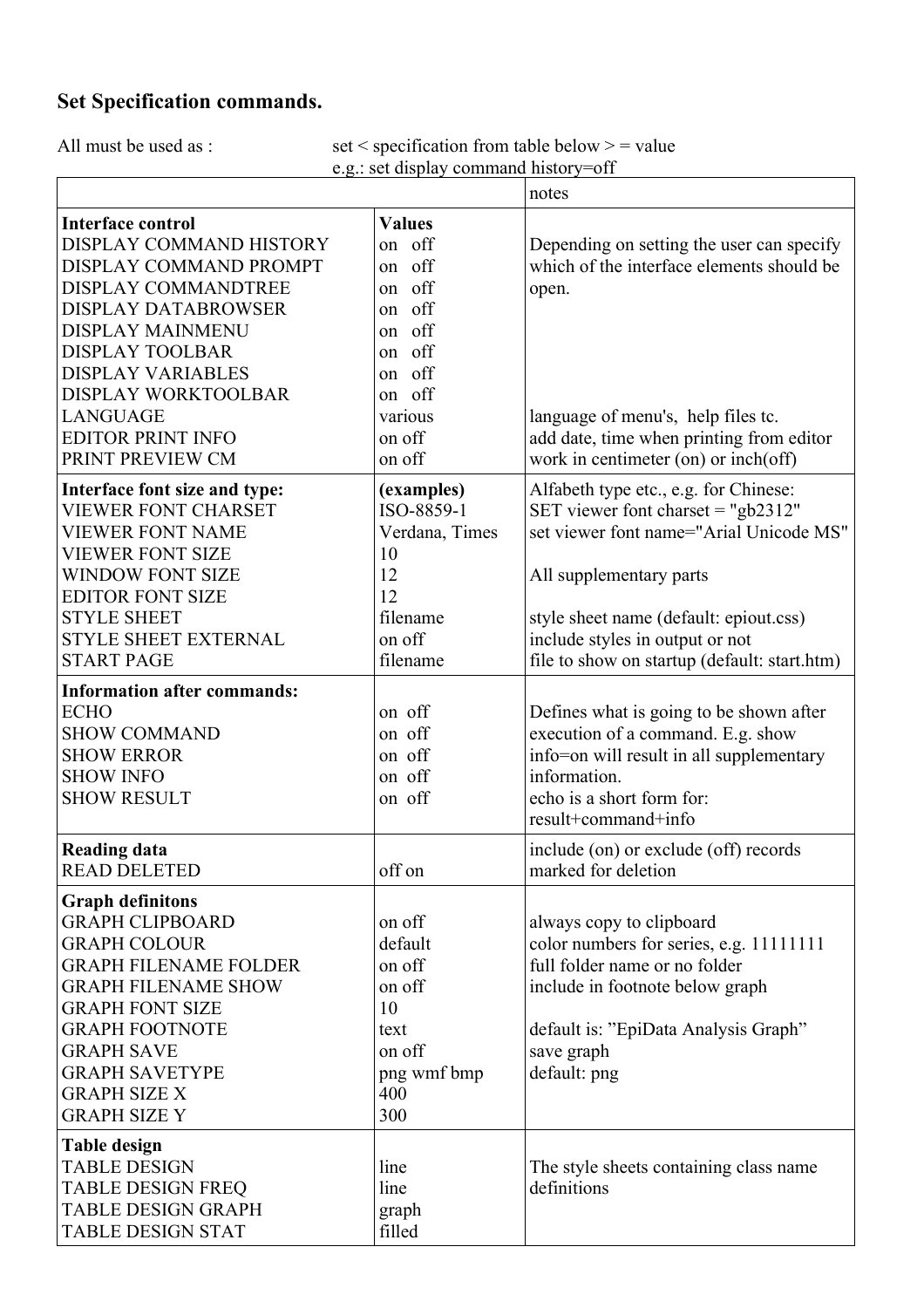| <b>TABLE DESIGN SYSTEM</b>                                                                                                                                                                                                                  | system                                                                                                           |                                                                                                                                                                                                                                           |
|---------------------------------------------------------------------------------------------------------------------------------------------------------------------------------------------------------------------------------------------|------------------------------------------------------------------------------------------------------------------|-------------------------------------------------------------------------------------------------------------------------------------------------------------------------------------------------------------------------------------------|
| <b>Percent formats in tables</b><br>TABLE PERCENT FORMAT COL<br>TABLE PERCENT FORMAT ROW<br>TABLE PERCENT FORMAT TOTAL<br><b>TABLE PERCENT HEADER</b><br>TABLE PERCENT HEADER COL<br>TABLE PERCENT HEADER ROW<br>TABLE PERCENT HEADER TOTAL | P1()<br>$P1\{\}$<br>$P1$ []<br>$\frac{0}{0}$<br>$\frac{0}{0}$<br>$\frac{0}{0}$<br>$\frac{0}{0}$<br>$\frac{0}{0}$ |                                                                                                                                                                                                                                           |
| <b>Format for confidence intervals</b><br><b>TABLE CI FORMAT</b><br><b>TABLE CI HEADER</b>                                                                                                                                                  | $C()$ -<br>$(95\% \text{ CI})$                                                                                   |                                                                                                                                                                                                                                           |
| <b>History and default output</b><br>HISTORY COMMAND PGM<br><b>HISTORY COMMENT</b><br><b>HISTORY NAME</b><br><b>OUTPUT FOLDER</b><br><b>OUTPUT NAME</b><br><b>OUTPUT OPEN</b>                                                               | on off<br>on off<br>filename<br>folder name<br>eaoutput.htm<br>on off                                            | Add to history when running pgm files<br>Include comments in history<br>Upon quit, save history file name (def:<br>temp)<br>Folder for output and history<br>standard logfile name at initiation<br>turn logfile on at start of programme |
| User preference for output:<br><b>SHOW VAR VALUE</b><br><b>SHOW VAR NAME</b>                                                                                                                                                                | default/V/VV<br>default/VN/VNN                                                                                   | showing of variable and value labels.<br>see in "options" for clarification                                                                                                                                                               |
| <b>Variable creation</b><br>RECODE INTERVAL TEXT<br><b>VAR GENERATE TYPE</b>                                                                                                                                                                | f/i                                                                                                              | text to put btw. $x - y$ in recode values<br>Default variable type with "gen"<br>command. f:float, i: integer                                                                                                                             |
| <b>Exact tests</b><br><b>RANDOM SEED</b><br><b>RANDOM SIMULATIONS</b>                                                                                                                                                                       | 9<br>500                                                                                                         | Number of simulations and starting point<br>for random seed.                                                                                                                                                                              |
| <b>Internal development information</b><br><b>DEBUG FILENAME</b><br><b>DEBUG LEVEL</b><br><b>SHOW SYSTEMINFO</b>                                                                                                                            | filename<br>05<br><b>ON OFF</b>                                                                                  | For internal development. Writes out<br>information at subroutine level depending<br>on value of debug level                                                                                                                              |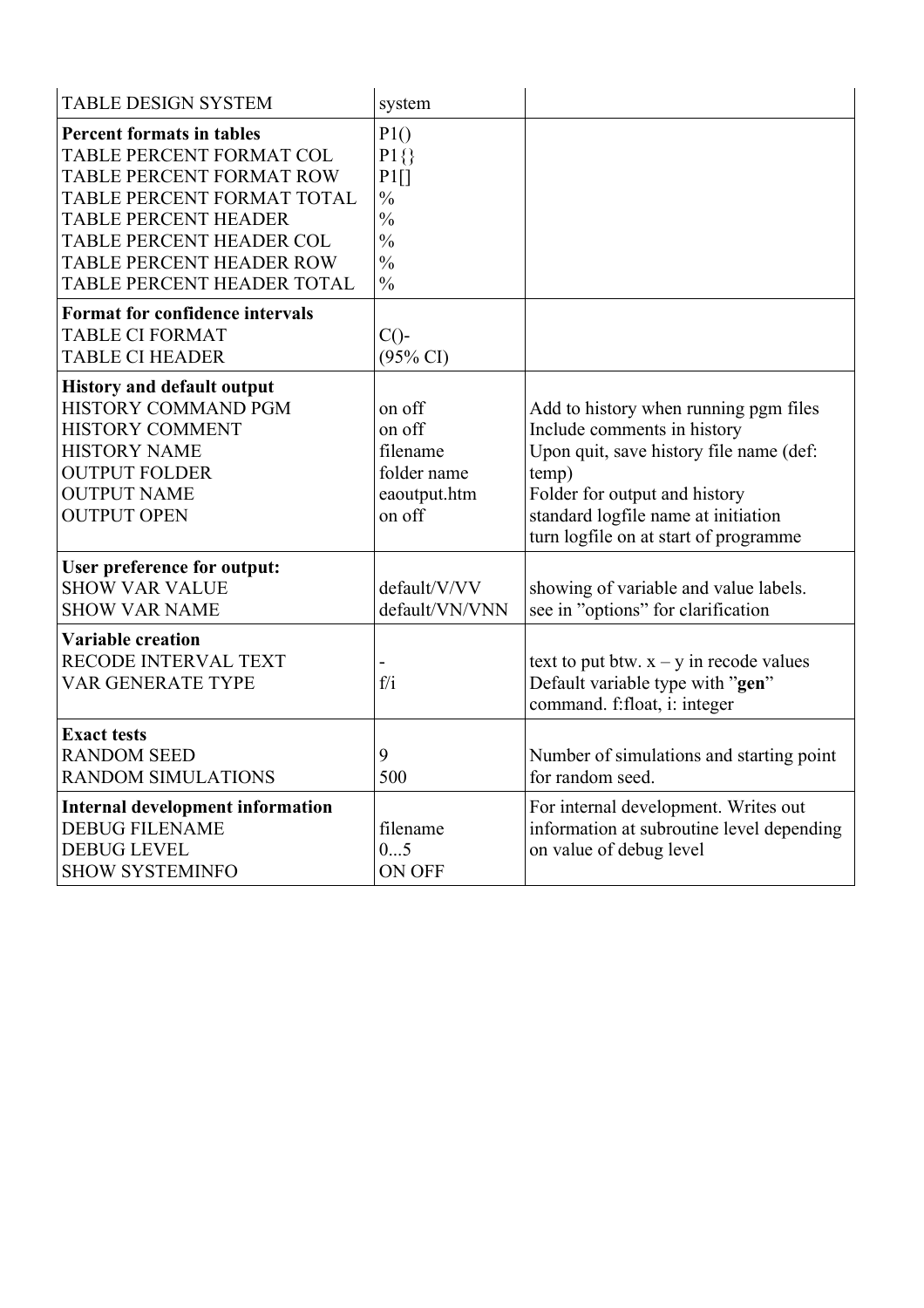| <b>General Options</b> |                                                    |                                                                                                                                                                                                                                                                                                                                                      |                                       |
|------------------------|----------------------------------------------------|------------------------------------------------------------------------------------------------------------------------------------------------------------------------------------------------------------------------------------------------------------------------------------------------------------------------------------------------------|---------------------------------------|
|                        | "Quiet" - Hide output for this command<br>Q        |                                                                                                                                                                                                                                                                                                                                                      | $\overline{Q}$                        |
|                        | W Frequency Weighted counts on variable.           |                                                                                                                                                                                                                                                                                                                                                      | tab v1 /w="wvar"                      |
|                        |                                                    | Default (no options) Show variable label and value labels, but<br>exclude var name if included in start of label<br>V Show value labels and values                                                                                                                                                                                                   | /VV                                   |
|                        |                                                    | VV Show values instead of value labels                                                                                                                                                                                                                                                                                                               | /V                                    |
|                        |                                                    | VN Show variable name and label                                                                                                                                                                                                                                                                                                                      | /VN                                   |
|                        |                                                    | VNN Only variable name, exclude label                                                                                                                                                                                                                                                                                                                | /VNN                                  |
|                        |                                                    | Options for frequencies, crosstabulation and statistics tables                                                                                                                                                                                                                                                                                       |                                       |
|                        | Table cell contents and summary tables             |                                                                                                                                                                                                                                                                                                                                                      |                                       |
|                        | S                                                  | $M$   Allow missing variables as a category<br>NM (was CC) Complete Cases=no missing in any variable<br>Summary table shown after other tables. (Content<br>of summary table defined by other options)                                                                                                                                               | /M<br>/NM<br>/S                       |
|                        | NC<br><b>OA</b><br>MT                              | $NT $ Do not show subtables (when stratifying)<br>Do not show crude table when stratifying<br>Outbreak analysis (first var=ill versus $v_2v_n$ )<br>"Multi" Crosstables (First variable x all other)<br>MR Multiple Response (not implemented yet) - (count<br>several variables into one table and show number of<br>responses and number of cases) | /NT<br>/NC<br>/OA<br>/MT<br>/MR       |
| CP                     |                                                    | R C TO Show <u>Row C</u> olumn Total percentages<br>PCT Percentages in separate columns<br>Cumulative Percentages shown in (frequency tables)<br>D0 D1 D2 Number of decimals in percentages                                                                                                                                                          | /R / C / TO<br>/R /C /PCT<br>$/R$ /D0 |
|                        | Sort Options in crosstables (and frequency tables) |                                                                                                                                                                                                                                                                                                                                                      |                                       |
|                        |                                                    | default (no options) ascending order by values of column & Row<br>SD descending on value of $1st$ column and $1st$ row<br>SRAT SCAT SRDT SCDT {Row/Column} {Ascending/Descending} Total<br>SLD SLA ascending/descending on labels row+column<br>Specified column/row for sorting (numerical):                                                        | /SD<br>/SRAT /SCAT<br>/SLA            |
|                        | $SRA = SRD = SCA = SCD =$                          | S{Row/Column}{Ascending/Descending}                                                                                                                                                                                                                                                                                                                  | $/SRA=2$ $/Scd=2$                     |
|                        | <b>Estimation and statistical tests</b>            |                                                                                                                                                                                                                                                                                                                                                      |                                       |
| all tables             | T                                                  | Test: Chi <sup>2</sup> for tables. F or T test in means<br>GAM Goodmann & Kruskall Gamma                                                                                                                                                                                                                                                             | /T<br>/Gam                            |
|                        |                                                    | Ex Exact Test (Fishers Exact) for nxk tables                                                                                                                                                                                                                                                                                                         | /ex                                   |
| 2x2 tables             |                                                    | RR Risk Ratio (counts)                                                                                                                                                                                                                                                                                                                               | $\sqrt{rr}$                           |
|                        |                                                    | RRY Risk Ratios (Population at risk) (not implemented yet)                                                                                                                                                                                                                                                                                           |                                       |
|                        | O                                                  | Odds Ratio + Chi <sup>2</sup>                                                                                                                                                                                                                                                                                                                        | $\overline{O}$<br>/OA                 |
|                        |                                                    | OA Outbreak Analysis Table<br>EPI Outcome by Many exposure vars. $(7O + 15O)$                                                                                                                                                                                                                                                                        | /EPI                                  |
| Frequency              |                                                    | CI Confidence Interval (frequency tables)                                                                                                                                                                                                                                                                                                            | /CI                                   |
| all                    |                                                    | S Summary table of counts, statistics etc.                                                                                                                                                                                                                                                                                                           | /S                                    |
| All                    |                                                    | E1 E2 E3 E4 E5 Decimal points for the estimators and statistics                                                                                                                                                                                                                                                                                      | /E3                                   |
| summary of             |                                                    | T   Mantel-Haenzel/Partial Gamma                                                                                                                                                                                                                                                                                                                     | /t                                    |
| stratified             |                                                    | $\text{OBS}$ In summary table all counts are shown (2x2 only)                                                                                                                                                                                                                                                                                        | $\prime$ obs                          |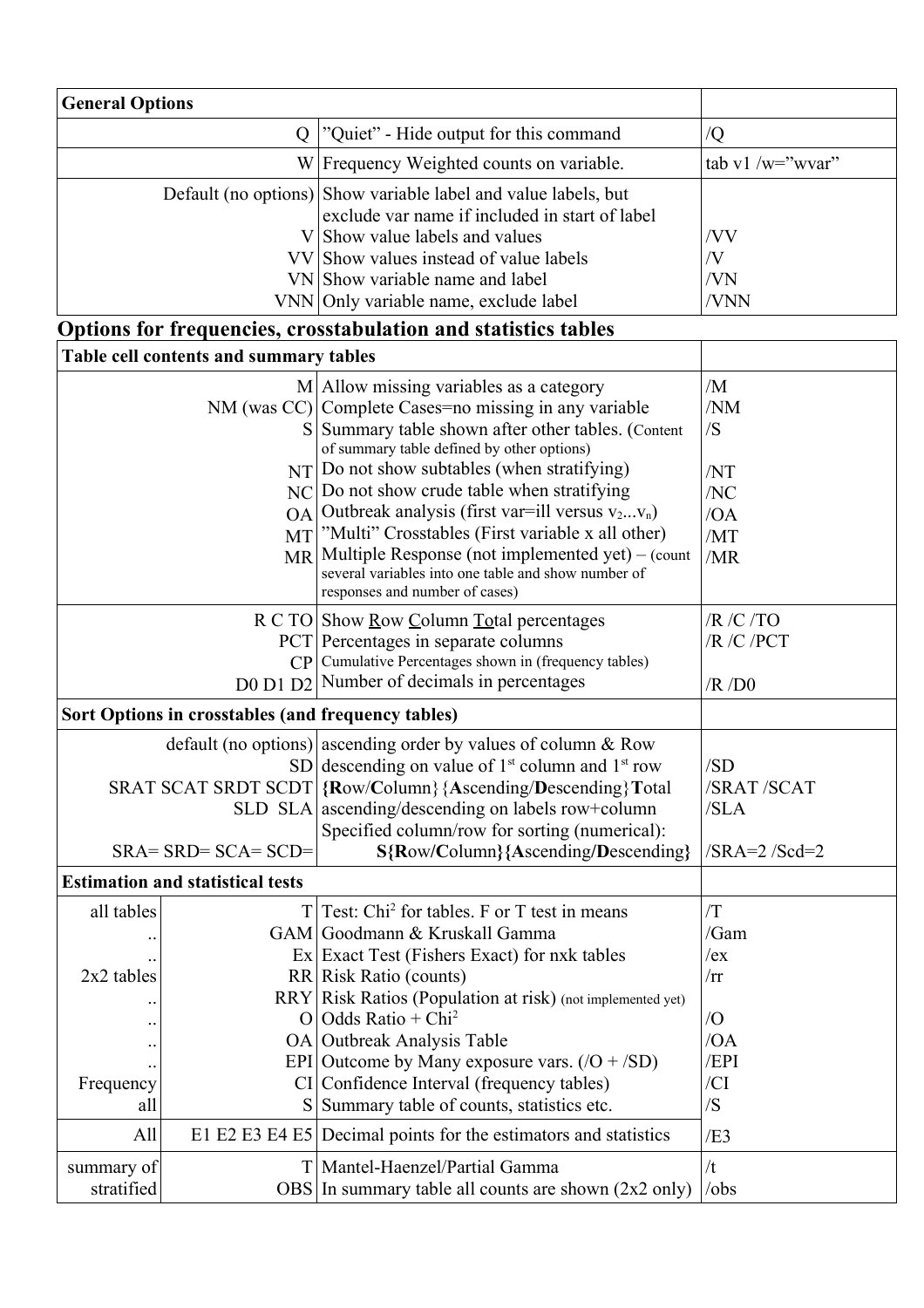| <b>Options all Graphs</b>          | explanation                                                                                                                                                                                                                                                                                                                                                                                                                                                                                                                                                                                                                                                     | example                                                                                                                                                                                                              |
|------------------------------------|-----------------------------------------------------------------------------------------------------------------------------------------------------------------------------------------------------------------------------------------------------------------------------------------------------------------------------------------------------------------------------------------------------------------------------------------------------------------------------------------------------------------------------------------------------------------------------------------------------------------------------------------------------------------|----------------------------------------------------------------------------------------------------------------------------------------------------------------------------------------------------------------------|
|                                    | hgrid vgrid Show grid lines within graph area<br>xhide yhide   Do not show axis (x resepectively y axis)<br>xinv yinv Reverse scaling axis<br>xlog ylog Change axis scale to logaritmic<br>noxtick noytick Remove ticks on axis<br>xmin xmax ymin ymax Force minimum and maximum to these values<br>xtext ytext Text to show as axis explanation<br>xline yline Show line(-s) at value<br>xlined ylined Show dotted line(-s) at value<br>xinc yinc $Axis$ increment<br>$x$ 190 Change angle of texts on x axis to 90<br>yvalue Show Y value in a small box next to each $(x,y)$<br>save Save graph to a file with indicated name<br>edit Open graph for editing | /hgrid<br>/yhide<br>$\overline{x}$ inv<br>/ylog<br>/noxtick<br>$\overline{x}$ min=1 xmax=10<br>$xtext{text}="1,20,yes,1"$<br>$xline=10$<br>/ylined= $15$<br>$/xinc=5$<br>/XL90<br>/yvalue<br>/save="p3.png"<br>/edit |
|                                    | ti sub fn Title, subtitle and footnote texts<br>legend show legend                                                                                                                                                                                                                                                                                                                                                                                                                                                                                                                                                                                              | /fn="My project"<br>/ti="title"<br>/sub="sub title"                                                                                                                                                                  |
| <b>Options in SPC Charts</b>       |                                                                                                                                                                                                                                                                                                                                                                                                                                                                                                                                                                                                                                                                 |                                                                                                                                                                                                                      |
| <b>Other Special Graph Options</b> | B (was break) Divide spc graph at one or more breakpoints<br>$T$ Apply testing<br>NT (was notest) $ $ Do not show table of tests<br>NEGLCL Allow negative lower control limit<br>$EXP$ Exclude point<br>EXV Exclude values from this and above<br>EXZ Exclude points where $Y=0$<br>$X1$ Use values from variable for ticks on X axis.<br>Tab Show table of counts below graph<br>xonly Histogram: Only include x values with data<br>xall Bar: Include all x values from min to max                                                                                                                                                                            | $/B=12$ /b=24<br>/T<br>/nt<br>$/neg$ lcl<br>$/exp=10$<br>$/exv=12$<br>/exz<br>$/x = v2$<br>/tab<br>/x only                                                                                                           |
|                                    | sort Histogram and Bar: sort on x value<br>NO (was hideout) Boxplot: Hide outliers = No outliers                                                                                                                                                                                                                                                                                                                                                                                                                                                                                                                                                                | /NO                                                                                                                                                                                                                  |